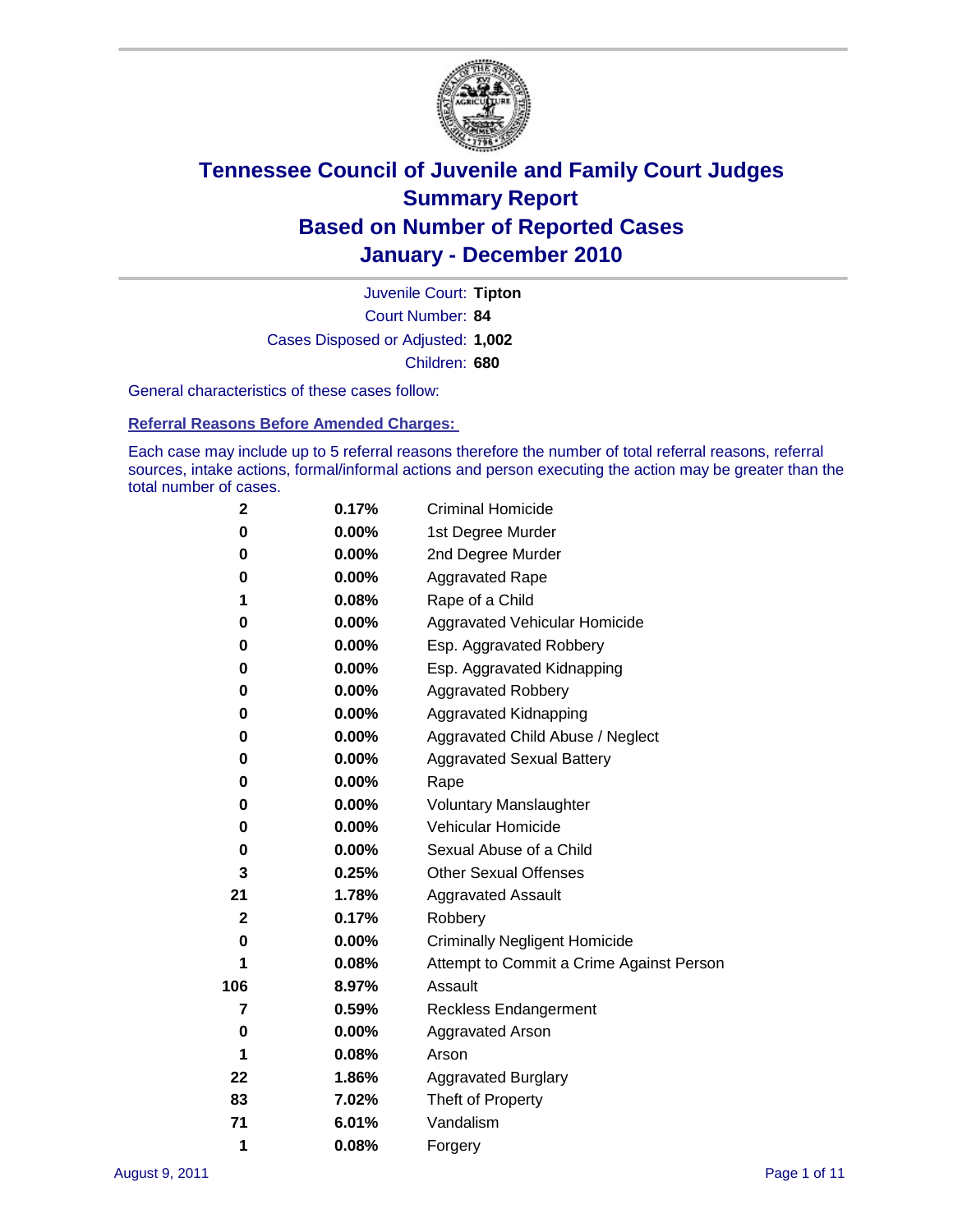

Court Number: **84** Juvenile Court: **Tipton** Cases Disposed or Adjusted: **1,002** Children: **680**

#### **Referral Reasons Before Amended Charges:**

Each case may include up to 5 referral reasons therefore the number of total referral reasons, referral sources, intake actions, formal/informal actions and person executing the action may be greater than the total number of cases.

| $\pmb{0}$    | 0.00%    | <b>Worthless Checks</b>                                     |
|--------------|----------|-------------------------------------------------------------|
| 0            | $0.00\%$ | Illegal Possession / Fraudulent Use of Credit / Debit Cards |
| 18           | 1.52%    | <b>Burglary</b>                                             |
| $\mathbf{2}$ | 0.17%    | Unauthorized Use of a Vehicle                               |
| 0            | $0.00\%$ | <b>Cruelty to Animals</b>                                   |
| 1            | 0.08%    | Sale of Controlled Substances                               |
| 13           | 1.10%    | <b>Other Drug Offenses</b>                                  |
| 65           | 5.50%    | Possession of Controlled Substances                         |
| $\mathbf 0$  | $0.00\%$ | <b>Criminal Attempt</b>                                     |
| 8            | 0.68%    | Carrying Weapons on School Property                         |
| 9            | 0.76%    | Unlawful Carrying / Possession of a Weapon                  |
| 6            | 0.51%    | <b>Evading Arrest</b>                                       |
| 1            | 0.08%    | Escape                                                      |
| 0            | 0.00%    | Driving Under Influence (DUI)                               |
| 44           | 3.72%    | Possession / Consumption of Alcohol                         |
| 7            | 0.59%    | Resisting Stop, Frisk, Halt, Arrest or Search               |
| 0            | $0.00\%$ | <b>Aggravated Criminal Trespass</b>                         |
| 10           | 0.85%    | Harassment                                                  |
| 1            | 0.08%    | Failure to Appear                                           |
| 3            | 0.25%    | Filing a False Police Report                                |
| 1            | 0.08%    | Criminal Impersonation                                      |
| 35           | 2.96%    | <b>Disorderly Conduct</b>                                   |
| 12           | 1.02%    | <b>Criminal Trespass</b>                                    |
| 1            | 0.08%    | <b>Public Intoxication</b>                                  |
| 0            | $0.00\%$ | Gambling                                                    |
| 154          | 13.03%   | <b>Traffic</b>                                              |
| 1            | 0.08%    | Local Ordinances                                            |
| 0            | $0.00\%$ | Violation of Wildlife Regulations                           |
| 0            | $0.00\%$ | Contempt of Court                                           |
| 11           | 0.93%    | Violation of Probation                                      |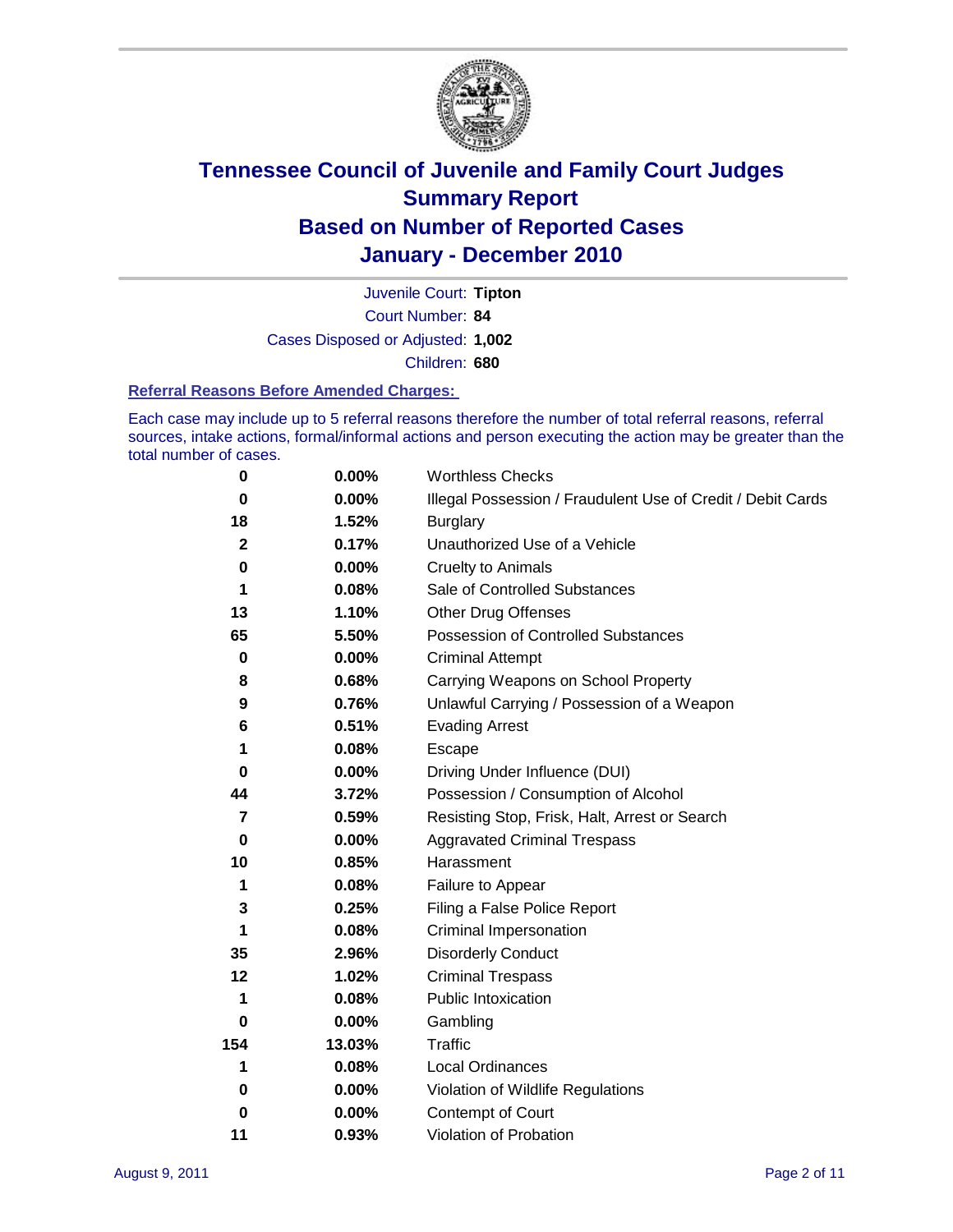

Court Number: **84** Juvenile Court: **Tipton** Cases Disposed or Adjusted: **1,002** Children: **680**

#### **Referral Reasons Before Amended Charges:**

Each case may include up to 5 referral reasons therefore the number of total referral reasons, referral sources, intake actions, formal/informal actions and person executing the action may be greater than the total number of cases.

| $\mathbf 0$ | $0.00\%$ | Violation of Aftercare                 |
|-------------|----------|----------------------------------------|
| 130         | 11.00%   | <b>Unruly Behavior</b>                 |
| 70          | 5.92%    | Truancy                                |
| 19          | 1.61%    | In-State Runaway                       |
| $\bf{0}$    | 0.00%    | Out-of-State Runaway                   |
| 51          | 4.31%    | Possession of Tobacco Products         |
| 13          | 1.10%    | Violation of a Valid Court Order       |
| 73          | 6.18%    | Violation of Curfew                    |
| 0           | $0.00\%$ | <b>Sexually Abused Child</b>           |
| 0           | $0.00\%$ | <b>Physically Abused Child</b>         |
| 1           | 0.08%    | Dependency / Neglect                   |
| 0           | 0.00%    | <b>Termination of Parental Rights</b>  |
| 0           | $0.00\%$ | <b>Violation of Pretrial Diversion</b> |
| 0           | 0.00%    | Violation of Informal Adjustment       |
| 22          | 1.86%    | <b>Judicial Review</b>                 |
| 26          | 2.20%    | <b>Administrative Review</b>           |
| 32          | 2.71%    | <b>Foster Care Review</b>              |
| 1           | 0.08%    | Custody                                |
| 1           | 0.08%    | Visitation                             |
| 0           | 0.00%    | Paternity / Legitimation               |
| 0           | $0.00\%$ | <b>Child Support</b>                   |
| 0           | $0.00\%$ | <b>Request for Medical Treatment</b>   |
| 0           | $0.00\%$ | <b>Consent to Marry</b>                |
| 19          | 1.61%    | Other                                  |
| 1,182       | 100.00%  | <b>Total Referrals</b>                 |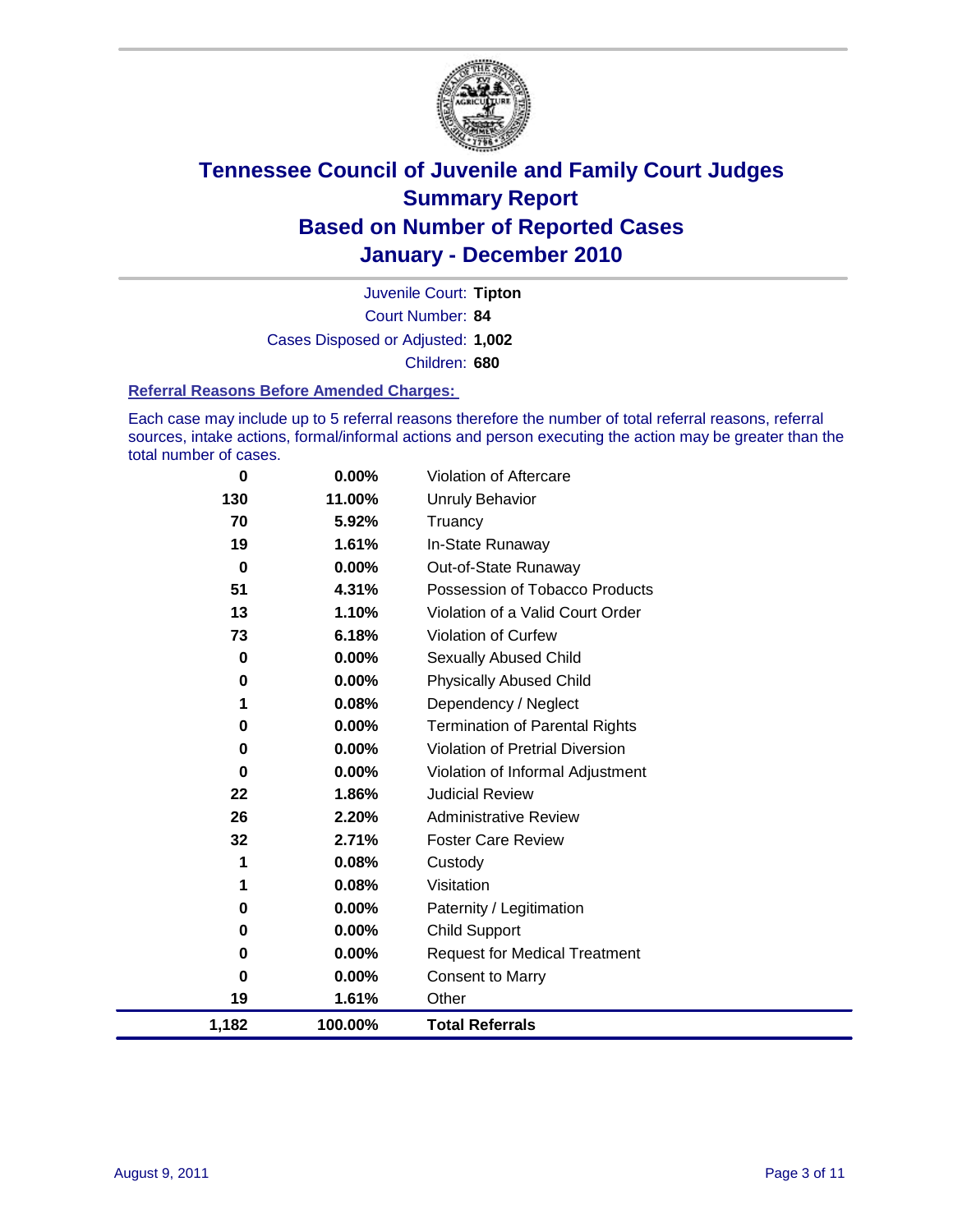

| Juvenile Court: Tipton     |                                   |                                   |  |
|----------------------------|-----------------------------------|-----------------------------------|--|
| Court Number: 84           |                                   |                                   |  |
|                            | Cases Disposed or Adjusted: 1,002 |                                   |  |
|                            |                                   | Children: 680                     |  |
| <b>Referral Sources: 1</b> |                                   |                                   |  |
| 916                        | 77.50%                            | Law Enforcement                   |  |
| 14                         | 1.18%                             | Parents                           |  |
| $\bf{0}$                   | 0.00%                             | Relatives                         |  |
| $\bf{0}$                   | $0.00\%$                          | Self                              |  |
| 157                        | 13.28%                            | School                            |  |
| 0                          | 0.00%                             | <b>CSA</b>                        |  |
| 81                         | 6.85%                             | <b>DCS</b>                        |  |
| 7                          | 0.59%                             | <b>Other State Department</b>     |  |
| 0                          | $0.00\%$                          | <b>District Attorney's Office</b> |  |
| 4                          | 0.34%                             | <b>Court Staff</b>                |  |
| 0                          | $0.00\%$                          | Social Agency                     |  |
| 1                          | 0.08%                             | <b>Other Court</b>                |  |
| 0                          | $0.00\%$                          | Victim                            |  |
| 0                          | $0.00\%$                          | Child & Parent                    |  |
| 0                          | $0.00\%$                          | Hospital                          |  |
| 0                          | 0.00%                             | Unknown                           |  |
| $\mathbf 2$                | 0.17%                             | Other                             |  |
| 1,182                      | 100.00%                           | <b>Total Referral Sources</b>     |  |
|                            |                                   |                                   |  |

### **Age of Child at Referral: 2**

| 0   | 0.00%  | Unknown            |
|-----|--------|--------------------|
| 0   | 0.00%  | Ages 19 and Over   |
| 208 | 30.59% | Ages 17 through 18 |
| 285 | 41.91% | Ages 15 through 16 |
| 127 | 18.68% | Ages 13 through 14 |
| 34  | 5.00%  | Ages 11 through 12 |
| 26  | 3.82%  | Ages 10 and Under  |
|     |        |                    |

<sup>1</sup> If different than number of Referral Reasons (1182), verify accuracy of your court's data.

<sup>2</sup> One child could be counted in multiple categories, verify accuracy of your court's data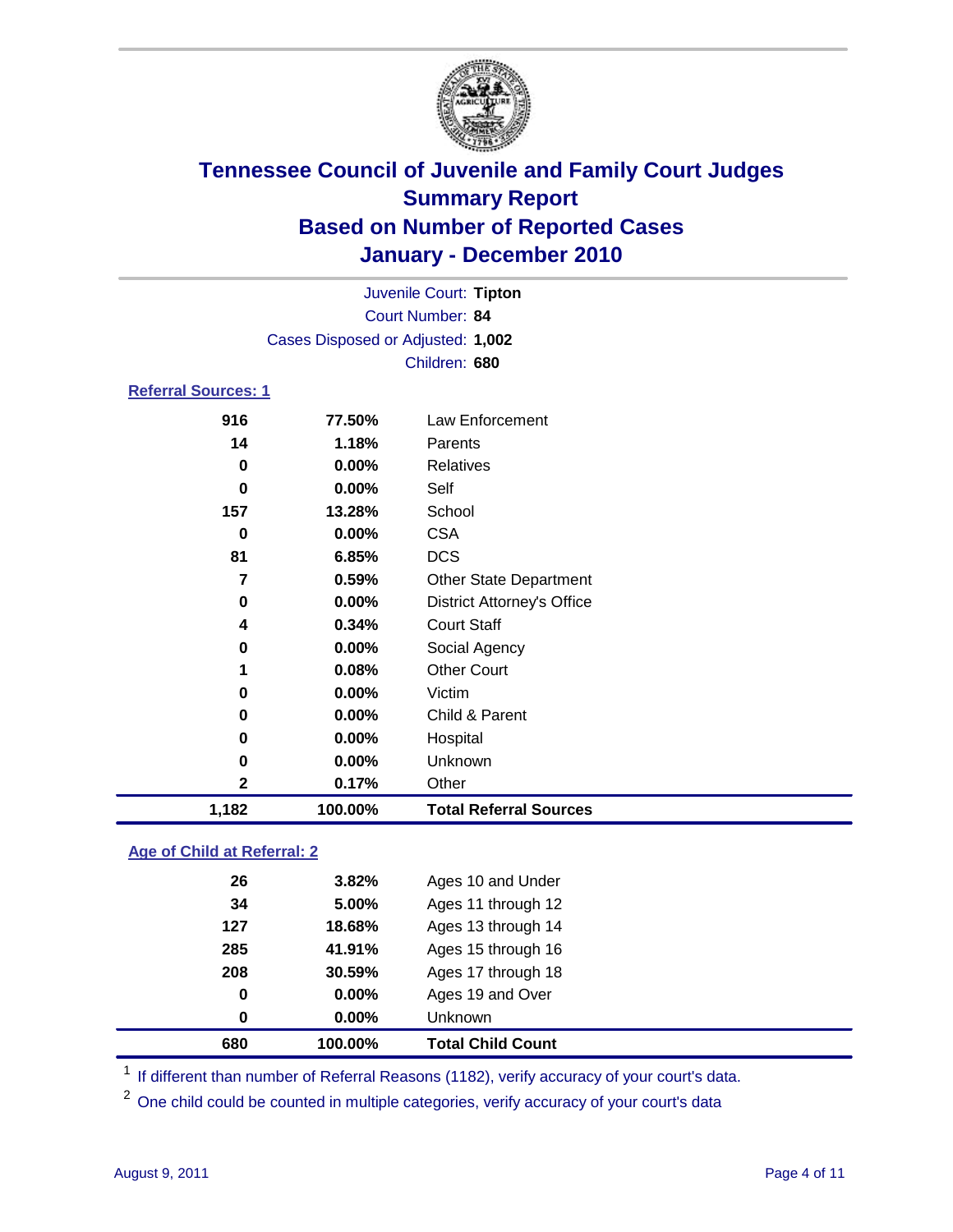

| Juvenile Court: Tipton                  |         |                          |  |
|-----------------------------------------|---------|--------------------------|--|
| Court Number: 84                        |         |                          |  |
| Cases Disposed or Adjusted: 1,002       |         |                          |  |
|                                         |         | Children: 680            |  |
| Sex of Child: 1                         |         |                          |  |
| 433                                     | 63.68%  | Male                     |  |
| 247                                     | 36.32%  | Female                   |  |
| $\mathbf 0$                             | 0.00%   | Unknown                  |  |
| 680                                     | 100.00% | <b>Total Child Count</b> |  |
| Race of Child: 1                        |         |                          |  |
| 449                                     | 66.03%  | White                    |  |
| 223                                     | 32.79%  | African American         |  |
| $\mathbf 0$                             | 0.00%   | Native American          |  |
| 5                                       | 0.74%   | Asian                    |  |
| 3                                       | 0.44%   | Mixed                    |  |
| $\mathbf 0$                             | 0.00%   | Unknown                  |  |
| 680                                     | 100.00% | <b>Total Child Count</b> |  |
| <b>Hispanic Origin: 1</b>               |         |                          |  |
| 6                                       | 0.88%   | Yes                      |  |
| 662                                     | 97.35%  | No                       |  |
| 12                                      | 1.76%   | Unknown                  |  |
| 680                                     | 100.00% | <b>Total Child Count</b> |  |
| <b>School Enrollment of Children: 1</b> |         |                          |  |
| 650                                     | 95.59%  | Yes                      |  |
| 30                                      | 4.41%   | <b>No</b>                |  |
| $\mathbf 0$                             | 0.00%   | Unknown                  |  |
| 680                                     | 100.00% | <b>Total Child Count</b> |  |

One child could be counted in multiple categories, verify accuracy of your court's data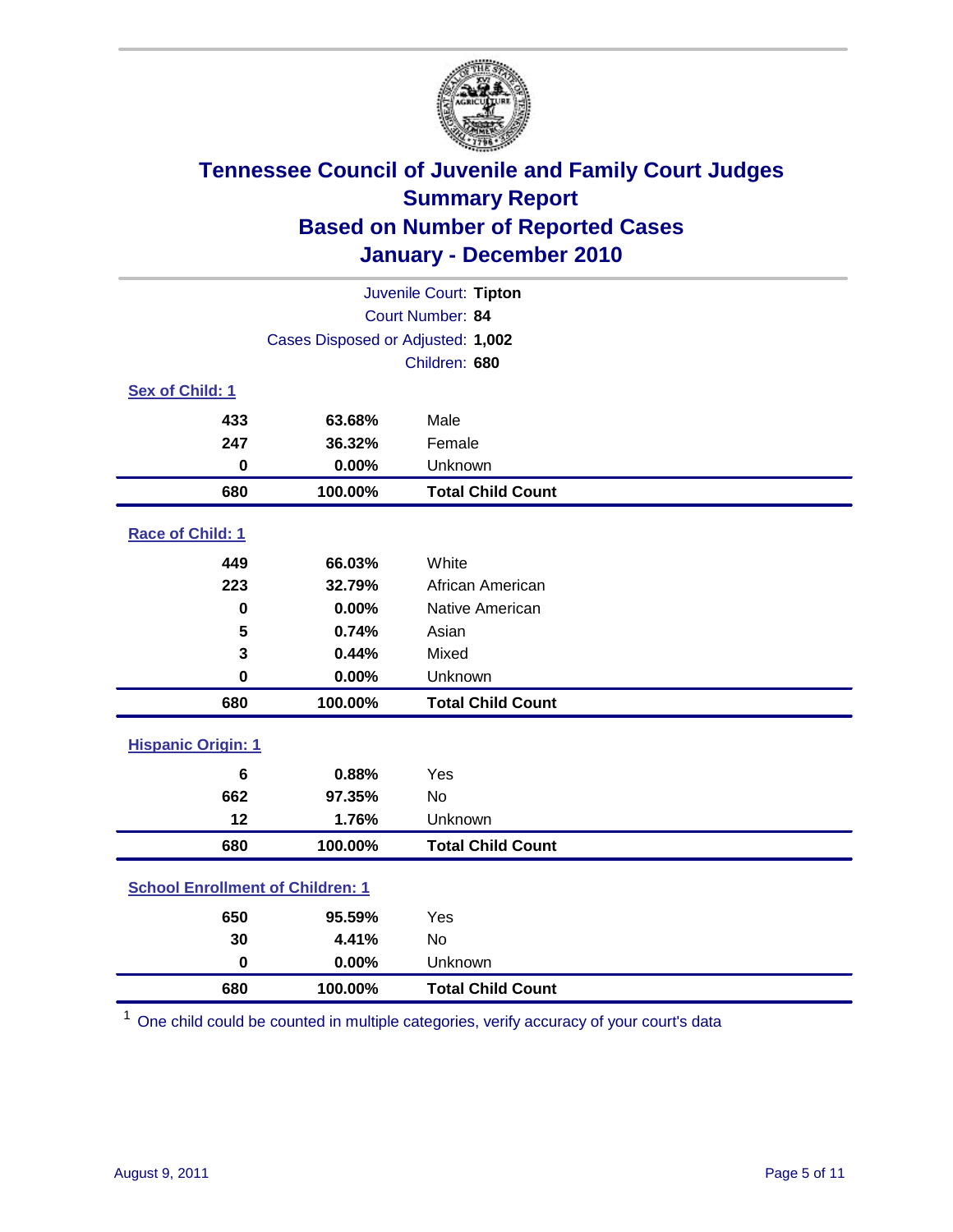

Court Number: **84** Juvenile Court: **Tipton** Cases Disposed or Adjusted: **1,002** Children: **680**

### **Living Arrangement of Child at Time of Referral: 1**

| 680 | 100.00%  | <b>Total Child Count</b>     |
|-----|----------|------------------------------|
| 0   | $0.00\%$ | Other                        |
| 0   | $0.00\%$ | Unknown                      |
| 0   | $0.00\%$ | Independent                  |
| 1   | 0.15%    | In an Institution            |
| 5   | 0.74%    | In a Residential Center      |
| 0   | 0.00%    | In a Group Home              |
| 3   | 0.44%    | With Foster Family           |
| 1   | 0.15%    | With Adoptive Parents        |
| 35  | 5.15%    | <b>With Relatives</b>        |
| 62  | 9.12%    | <b>With Father</b>           |
| 410 | 60.29%   | With Mother                  |
| 9   | 1.32%    | With Mother and Stepfather   |
|     | 0.15%    | With Father and Stepmother   |
| 153 | 22.50%   | With Both Biological Parents |
|     |          |                              |

### **Type of Detention: 2**

| 1,002 | 100.00%  | <b>Total Detention Count</b> |  |
|-------|----------|------------------------------|--|
| 0     | 0.00%    | Other                        |  |
| 966   | 96.41%   | Does Not Apply               |  |
| 0     | $0.00\%$ | <b>Unknown</b>               |  |
| 0     | $0.00\%$ | Psychiatric Hospital         |  |
| 0     | 0.00%    | Jail - No Separation         |  |
| 0     | $0.00\%$ | Jail - Partial Separation    |  |
| 0     | 0.00%    | Jail - Complete Separation   |  |
| 36    | 3.59%    | Juvenile Detention Facility  |  |
| 0     | $0.00\%$ | Non-Secure Placement         |  |
|       |          |                              |  |

<sup>1</sup> One child could be counted in multiple categories, verify accuracy of your court's data

<sup>2</sup> If different than number of Cases (1002) verify accuracy of your court's data.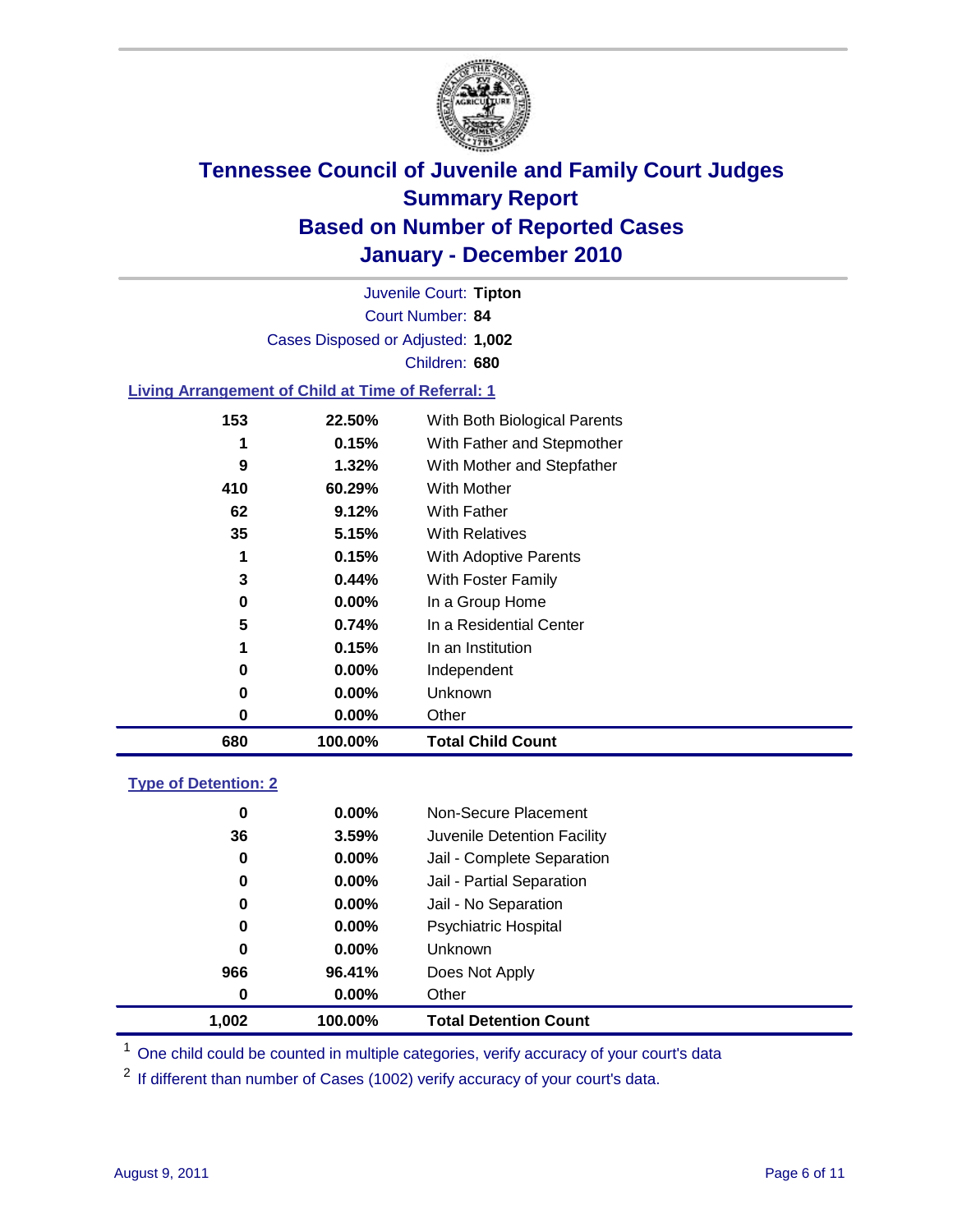

|                                                    | Juvenile Court: Tipton            |                                      |  |  |  |
|----------------------------------------------------|-----------------------------------|--------------------------------------|--|--|--|
|                                                    | Court Number: 84                  |                                      |  |  |  |
|                                                    | Cases Disposed or Adjusted: 1,002 |                                      |  |  |  |
|                                                    |                                   | Children: 680                        |  |  |  |
| <b>Placement After Secure Detention Hearing: 1</b> |                                   |                                      |  |  |  |
| 979                                                | 97.70%                            | Returned to Prior Living Arrangement |  |  |  |
| 4                                                  | 0.40%                             | Juvenile Detention Facility          |  |  |  |
| 0                                                  | 0.00%                             | Jail                                 |  |  |  |
| 0                                                  | 0.00%                             | Shelter / Group Home                 |  |  |  |
| $\mathbf 2$                                        | 0.20%                             | <b>Foster Family Home</b>            |  |  |  |
| 0                                                  | 0.00%                             | Psychiatric Hospital                 |  |  |  |
| 0                                                  | 0.00%                             | Unknown                              |  |  |  |
| 0                                                  | 0.00%                             | Does Not Apply                       |  |  |  |
| 17                                                 | 1.70%                             | Other                                |  |  |  |
| 1,002                                              | 100.00%                           | <b>Total Placement Count</b>         |  |  |  |
|                                                    |                                   |                                      |  |  |  |
| <b>Intake Actions: 2</b>                           |                                   |                                      |  |  |  |
| 941                                                | 79.61%                            | <b>Petition Filed</b>                |  |  |  |
| 0                                                  | 0.00%                             | <b>Motion Filed</b>                  |  |  |  |
| 163                                                | 13.79%                            | <b>Citation Processed</b>            |  |  |  |
| $\bf{0}$                                           | 0.00%                             | Notification of Paternity Processed  |  |  |  |
| 20                                                 | 1.69%                             | Scheduling of Judicial Review        |  |  |  |
| 25                                                 | 2.12%                             | Scheduling of Administrative Review  |  |  |  |
| 33                                                 | 2.79%                             | Scheduling of Foster Care Review     |  |  |  |
| $\bf{0}$                                           | 0.00%                             | Unknown                              |  |  |  |
| 0                                                  | 0.00%                             | Does Not Apply                       |  |  |  |
| 0                                                  | 0.00%                             | Other                                |  |  |  |
| 1,182                                              | 100.00%                           | <b>Total Intake Count</b>            |  |  |  |

<sup>1</sup> If different than number of Cases (1002) verify accuracy of your court's data.

<sup>2</sup> If different than number of Referral Reasons (1182), verify accuracy of your court's data.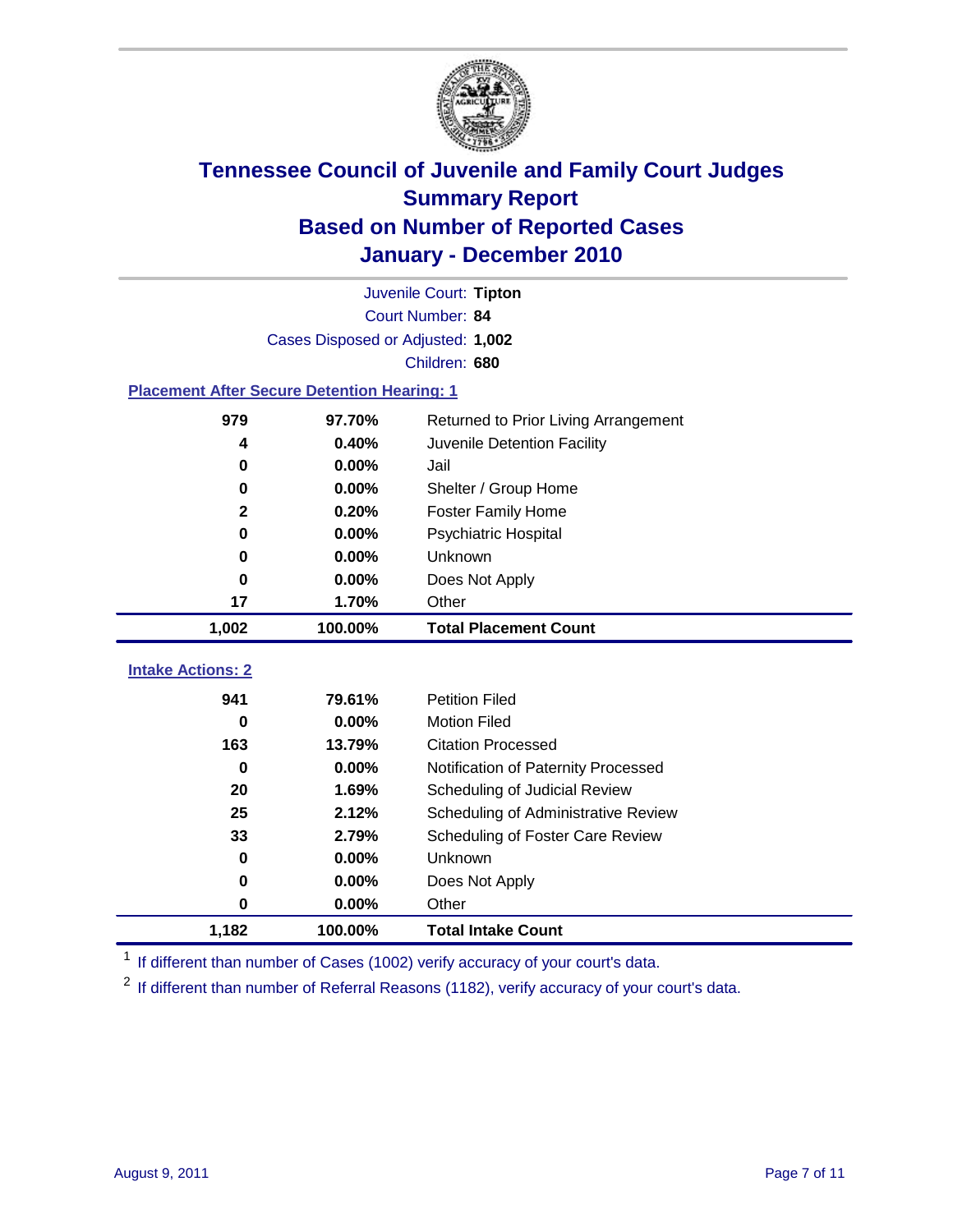

Court Number: **84** Juvenile Court: **Tipton** Cases Disposed or Adjusted: **1,002** Children: **680**

### **Last Grade Completed by Child: 1**

| $\bf{0}$                                | 0.00%   | Too Young for School         |  |
|-----------------------------------------|---------|------------------------------|--|
| $\mathbf 0$                             | 0.00%   | Preschool                    |  |
| 8                                       | 1.18%   | Kindergarten                 |  |
| 1                                       | 0.15%   | 1st Grade                    |  |
| 4                                       | 0.59%   | 2nd Grade                    |  |
| 3                                       | 0.44%   | 3rd Grade                    |  |
| 11                                      | 1.62%   | 4th Grade                    |  |
| 21                                      | 3.09%   | 5th Grade                    |  |
| 36                                      | 5.29%   | 6th Grade                    |  |
| 41                                      | 6.03%   | 7th Grade                    |  |
| 112                                     | 16.47%  | 8th Grade                    |  |
| 130                                     | 19.12%  | 9th Grade                    |  |
| 155                                     | 22.79%  | 10th Grade                   |  |
| 126                                     | 18.53%  | 11th Grade                   |  |
| 27                                      | 3.97%   | 12th Grade                   |  |
| 0                                       | 0.00%   | Non-Graded Special Ed        |  |
| 5                                       | 0.74%   | <b>GED</b>                   |  |
| $\mathbf 0$                             | 0.00%   | Graduated                    |  |
| 0                                       | 0.00%   | <b>Never Attended School</b> |  |
| $\bf{0}$                                | 0.00%   | Unknown                      |  |
| $\mathbf 0$                             | 0.00%   | Other                        |  |
| 680                                     | 100.00% | <b>Total Child Count</b>     |  |
| <b>Enrolled in Special Education: 1</b> |         |                              |  |

| 680 | 100.00% | <b>Total Child Count</b> |  |
|-----|---------|--------------------------|--|
|     | 0.15%   | Unknown                  |  |
| 644 | 94.71%  | No.                      |  |
| 35  | 5.15%   | Yes                      |  |
|     |         |                          |  |

One child could be counted in multiple categories, verify accuracy of your court's data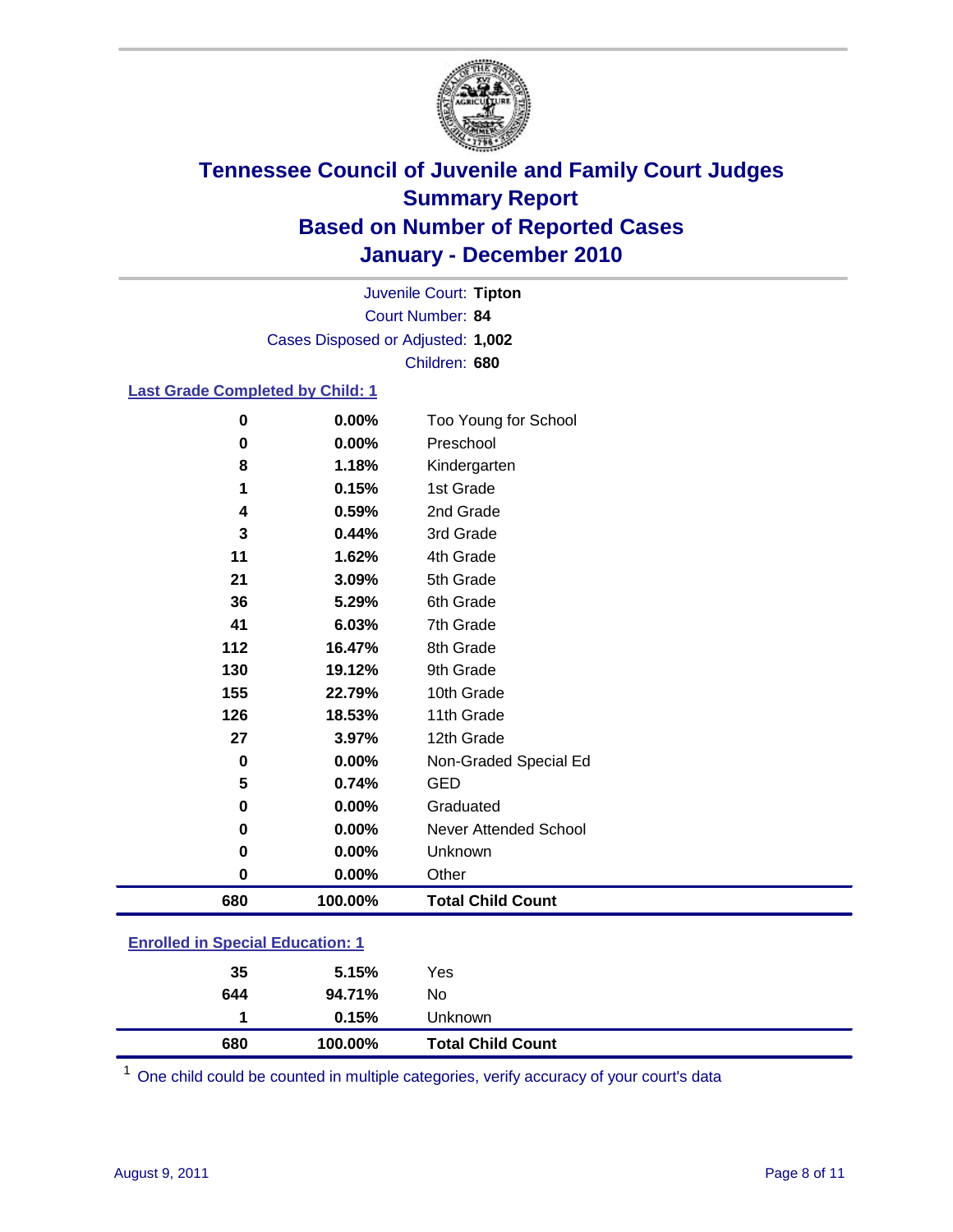

|                              |                                   | Juvenile Court: Tipton    |  |
|------------------------------|-----------------------------------|---------------------------|--|
|                              |                                   | Court Number: 84          |  |
|                              | Cases Disposed or Adjusted: 1,002 |                           |  |
|                              |                                   | Children: 680             |  |
| <b>Action Executed By: 1</b> |                                   |                           |  |
| 377                          | 31.90%                            | Judge                     |  |
| 610                          | 51.61%                            | Magistrate                |  |
| 195                          | 16.50%                            | <b>YSO</b>                |  |
| 0                            | $0.00\%$                          | Other                     |  |
| 0                            | 0.00%                             | Unknown                   |  |
| 1,182                        | 100.00%                           | <b>Total Action Count</b> |  |

### **Formal / Informal Actions: 1**

| 432   | 36.55%   | Dismissed                                        |
|-------|----------|--------------------------------------------------|
| 19    | 1.61%    | Retired / Nolle Prosequi                         |
| 222   | 18.78%   | <b>Complaint Substantiated Delinquent</b>        |
| 89    | 7.53%    | <b>Complaint Substantiated Status Offender</b>   |
| 7     | 0.59%    | <b>Complaint Substantiated Dependent/Neglect</b> |
| 0     | $0.00\%$ | <b>Complaint Substantiated Abused</b>            |
| 0     | $0.00\%$ | <b>Complaint Substantiated Mentally III</b>      |
| 356   | 30.12%   | Informal Adjustment                              |
| 1     | 0.08%    | <b>Pretrial Diversion</b>                        |
| 0     | $0.00\%$ | <b>Transfer to Adult Court Hearing</b>           |
| 0     | $0.00\%$ | Charges Cleared by Transfer to Adult Court       |
| 56    | 4.74%    | Special Proceeding                               |
| 0     | $0.00\%$ | <b>Review Concluded</b>                          |
| 0     | $0.00\%$ | Case Held Open                                   |
| 0     | $0.00\%$ | Other                                            |
| 0     | $0.00\%$ | <b>Unknown</b>                                   |
| 1,182 | 100.00%  | <b>Total Action Count</b>                        |

<sup>1</sup> If different than number of Referral Reasons (1182), verify accuracy of your court's data.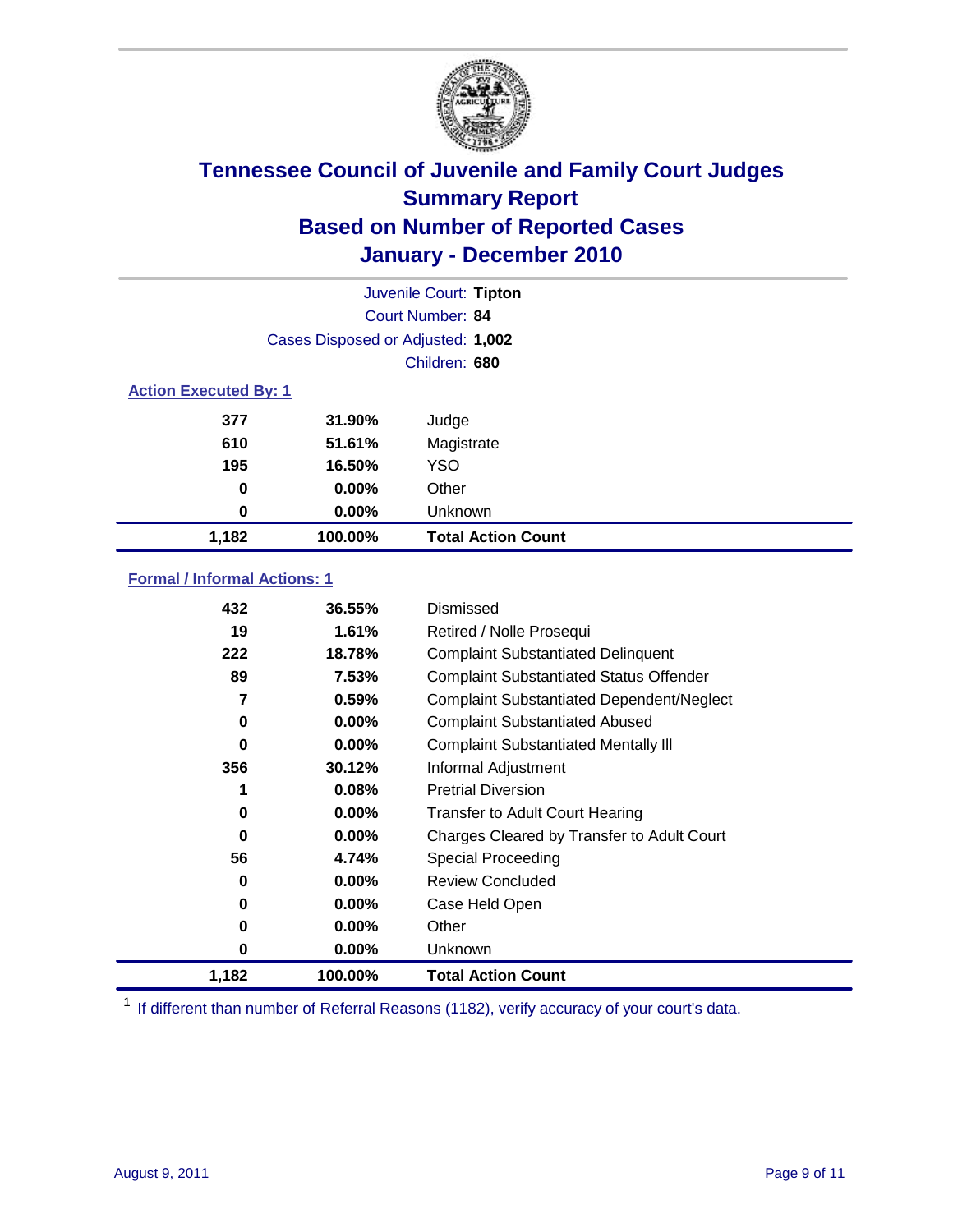

|                       |                                   | Juvenile Court: Tipton                                |
|-----------------------|-----------------------------------|-------------------------------------------------------|
|                       |                                   | <b>Court Number: 84</b>                               |
|                       | Cases Disposed or Adjusted: 1,002 |                                                       |
|                       |                                   | Children: 680                                         |
| <b>Case Outcomes:</b> |                                   | There can be multiple outcomes for one child or case. |
| 458                   | 25.04%                            | <b>Case Dismissed</b>                                 |
| 12                    | 0.66%                             | Case Retired or Nolle Prosequi                        |
| 222                   | 12.14%                            | Warned / Counseled                                    |
| 84                    | 4.59%                             | <b>Held Open For Review</b>                           |
| 67                    | 3.66%                             | Supervision / Probation to Juvenile Court             |
| 0                     | 0.00%                             | <b>Probation to Parents</b>                           |
| 0                     | 0.00%                             | Referral to Another Entity for Supervision / Service  |
| 21                    | 1.15%                             | Referred for Mental Health Counseling                 |
| 46                    | 2.52%                             | Referred for Alcohol and Drug Counseling              |
| 4                     | 0.22%                             | <b>Referred to Alternative School</b>                 |
| 0                     | 0.00%                             | Referred to Private Child Agency                      |
| 49                    | 2.68%                             | Referred to Defensive Driving School                  |
| 7                     | 0.38%                             | Referred to Alcohol Safety School                     |
| 42                    | 2.30%                             | Referred to Juvenile Court Education-Based Program    |
| 0                     | 0.00%                             | Driver's License Held Informally                      |
| 0                     | 0.00%                             | <b>Voluntary Placement with DMHMR</b>                 |
| 0                     | 0.00%                             | <b>Private Mental Health Placement</b>                |
| 0                     | 0.00%                             | <b>Private MR Placement</b>                           |
| 0                     | 0.00%                             | Placement with City/County Agency/Facility            |
| 0                     | 0.00%                             | Placement with Relative / Other Individual            |
| 64                    | 3.50%                             | Fine                                                  |
| 170                   | 9.29%                             | <b>Public Service</b>                                 |
| 25                    | 1.37%                             | Restitution                                           |
| 0                     | 0.00%                             | <b>Runaway Returned</b>                               |
| 39                    | 2.13%                             | No Contact Order                                      |
| 15                    | 0.82%                             | Injunction Other than No Contact Order                |
| 81                    | 4.43%                             | <b>House Arrest</b>                                   |
| 110                   | 6.01%                             | <b>Court Defined Curfew</b>                           |
| 0                     | 0.00%                             | Dismissed from Informal Adjustment                    |
| 0                     | 0.00%                             | <b>Dismissed from Pretrial Diversion</b>              |
| 0                     | 0.00%                             | <b>Released from Probation</b>                        |
| 0                     | 0.00%                             | <b>Transferred to Adult Court</b>                     |
|                       | 0.05%                             | <b>DMHMR Involuntary Commitment</b>                   |